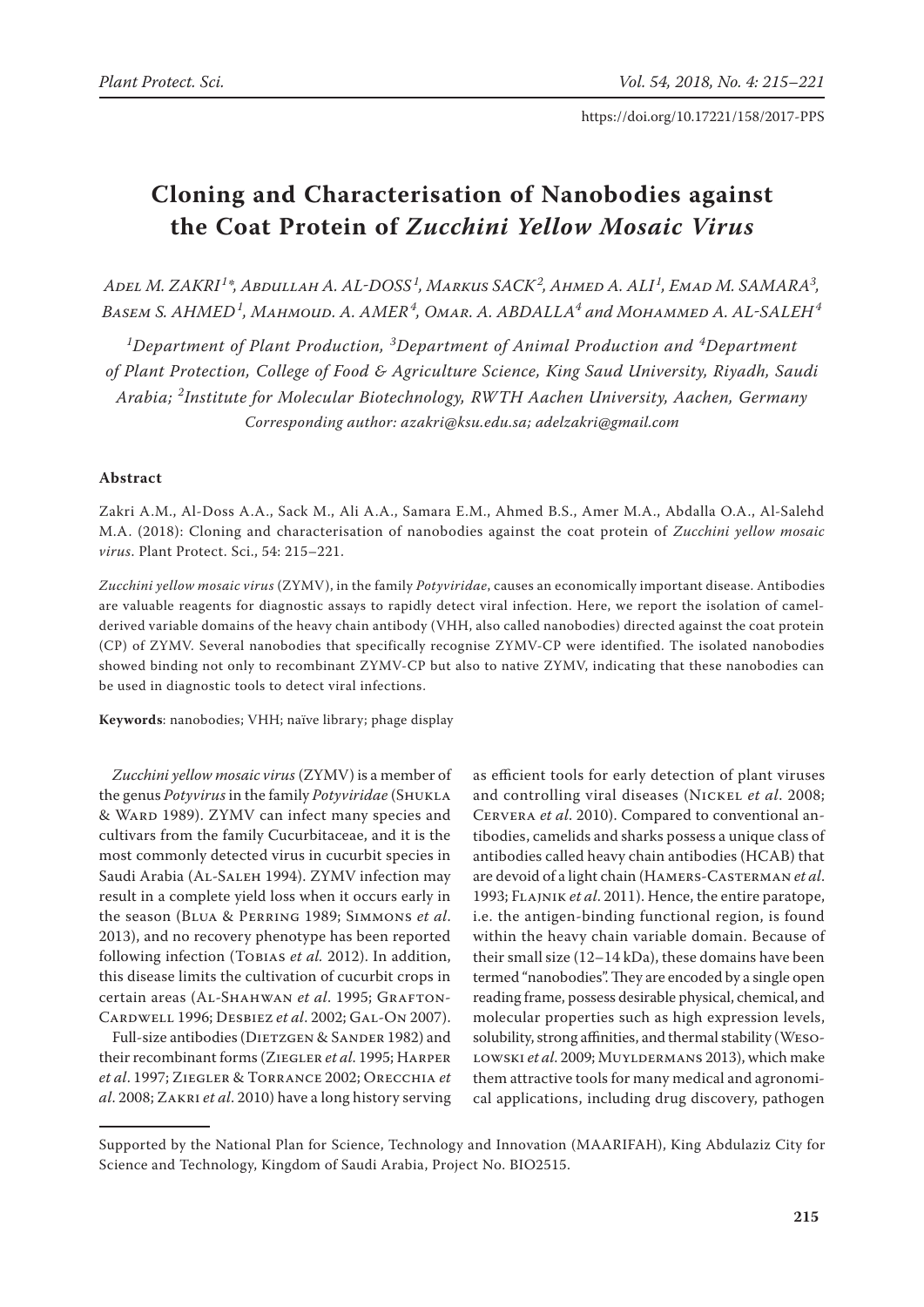diagnosis, and plant protection (MUYLDERMANS & Lauwereys 1999; Verheesen *et al*. 2003; Cortez-Retamozo *et al*. 2004; Revets *et al*. 2005; Monegal *et al*. 2009; Abbady *et al*. 2011; Flajnik *et al*. 2011; Stijlemans *et al*. 2011; Hassanzadeh-Ghassabeh*et*  al. 2013; MUYLDERMANS 2013). In particular, nanobodies have been shown to be less dependent on cellular chaperones because they do not require the assembly of two polypeptide chains and are more tolerant to reducing environments. The latter is of importance because plant viruses are generally located within the cytosol, and antiviral nanobodies have to co-localise to interfere with disassembly, cell-to-cell movement, and replication (LUCAS 2006; LALIBERTE & SANFACON 2010; Ueki *et al*. 2010; Abbady *et al*. 2011; Harries & Ding 2011; Niehl & Heinlein 2011; Schoelz *et al*. 2011; Tilsner & Oparka 2012; Heinlein 2015). Promising results from the expression of nanobodies in plants have been reported (Winichayakul *et al*. 2009; Teh & Kavanagh 2010; De Buck *et al*. 2013), and transient expression of nanobodies against *Broad bean mottle virus* neutralised the virus infection (Ghannam *et al*. 2015).

Here, we report the isolation of nanobodies against the recombinant ZYMV-CP by phage display panning of a naïve nanobody library. The isolated nanobodies can specifically recognise not only the recombinant protein that was used for panning but also native ZYMV virions. Some of these nanobodies, VP3 in particular, have the potential to be used for early detection of the virus, e.g., for developing lateral flow or biosensor assays, or for genetic engineering of viral resistance.

# **MATERIAL AND METHODS**

The ZYMV-CP coding sequence was PCR amplified using ZYMV-SA-1 (Al-Saleh *et al*. 2014), cloned into the pIX3.0 vector (Qiagen, Hilden, Germany), expressed in *Escherichia coli* and purified by ion metal affinity chromatography (IMAC) using  $Ni<sup>2+</sup>-NTA$  agarose according to the manufacturer's instructions (Qiagen, Germany). The protocol to generate ZYMV-CP-specific nanobodies was based on (Vincke *et al*. 2012) with few modifications. The antigen (purified ZYMV-CP) was immobilised by direct coating onto the surfaces of immunotubes at a concentration of 50 µg/ml. After panning rounds, the resulting libraries were screened against ZYMV-CP by ELISA using mouse anti-HA monoclonal antibody (Sigma-Aldrich, Steinheim, Germany) as the primary antibody, and HRP-conjugated

**216**

goat anti-mouse (Sigma-Aldrich, Germany) antibody was used as the secondary antibody according to the manufacturer's instructions. Wells were considered positive for ZYMV-CP and nanobody interaction if the absorbance at 450 nm in the antigen-coated well was at least twice that of the PBS-coated well (negative control).

After selecting the positive ZYMV-CP-specific clones, nanobodies were tested again by ELISA using three antigens: 1–10 µg/ml of the recombinant ZYMV-CP, 100 ng/ml of purified ZYMV particles, and 1/25 diluted extracts from infected leaves, while extracts from healthy leaves were used as a negative control. The ZYMV particles, kindly provided by Dr Omar Al-Sogood (King Saud University), were purified from mechanically infected zucchini plants. For this, squash plants showing mosaic symptoms were collected from the central region of Saudi Arabia. Samples were tested and characterized using DAS-ELISA kit from Agdia Inc. (Elkhart, USA**)** and one of the positive samples was used to infect zucchini seedlings. All antigens were dialyzed against PBS (pH 7.2) before coating plates and continuing the assay as described above. To prepare the leaf extract, 1 g ZYMV-infected leaves were ground in 4 ml potassium phosphate buffer (pH 7.2) and filtrated. The ELISA experiment was repeated 3 times.

The nanobodies were expressed in *E. coli* WK6 cells (ZELL & FRITZ 1987), extracted from the bacterial periplasm, and purified following protocols described by Vincke *et al*. (2012) using a Ni-NTA Spin Kit (Qiagen, Germany) according to the manufacturer's protocol. Purification was confirmed by SDS-PAGE analysis with Coomassie staining and western blotting using monoclonal anti-poly-histidine antibody (Sigma-Aldrich, Germany) and alkaline phosphataseconjugated goat-anti-mouse (GAM) for detection.

The surface plasmon resonance (SPR) analyses were performed on a Biacore T200 instrument from GE HealthCare at 25°C using a CM5 sensor chip and HBS-EP (10 mM HEPES, 150 mM NaCl, 3 mM EDTA, and 0.05% v/v Polysorbate 20, pH 7.4) as a running buffer. Purified His-tagged ZYNV-CP was concentrated by ultrafiltration using a 0.5-ml spin column with a 10-kDa MWCO. At the same time, the buffer was exchanged for 10 mM sodium acetate (pH 4.5). The final retentate was diluted  $1:10$  into 10 mM sodium acetate (pH 4.5), and the efficiency of pre-concentration was examined on a blank surface. Immobilization was then performed using an amine-coupling kit, with a flow rate of 10 µl/min and contact time of 420 s for all steps. Briefly, the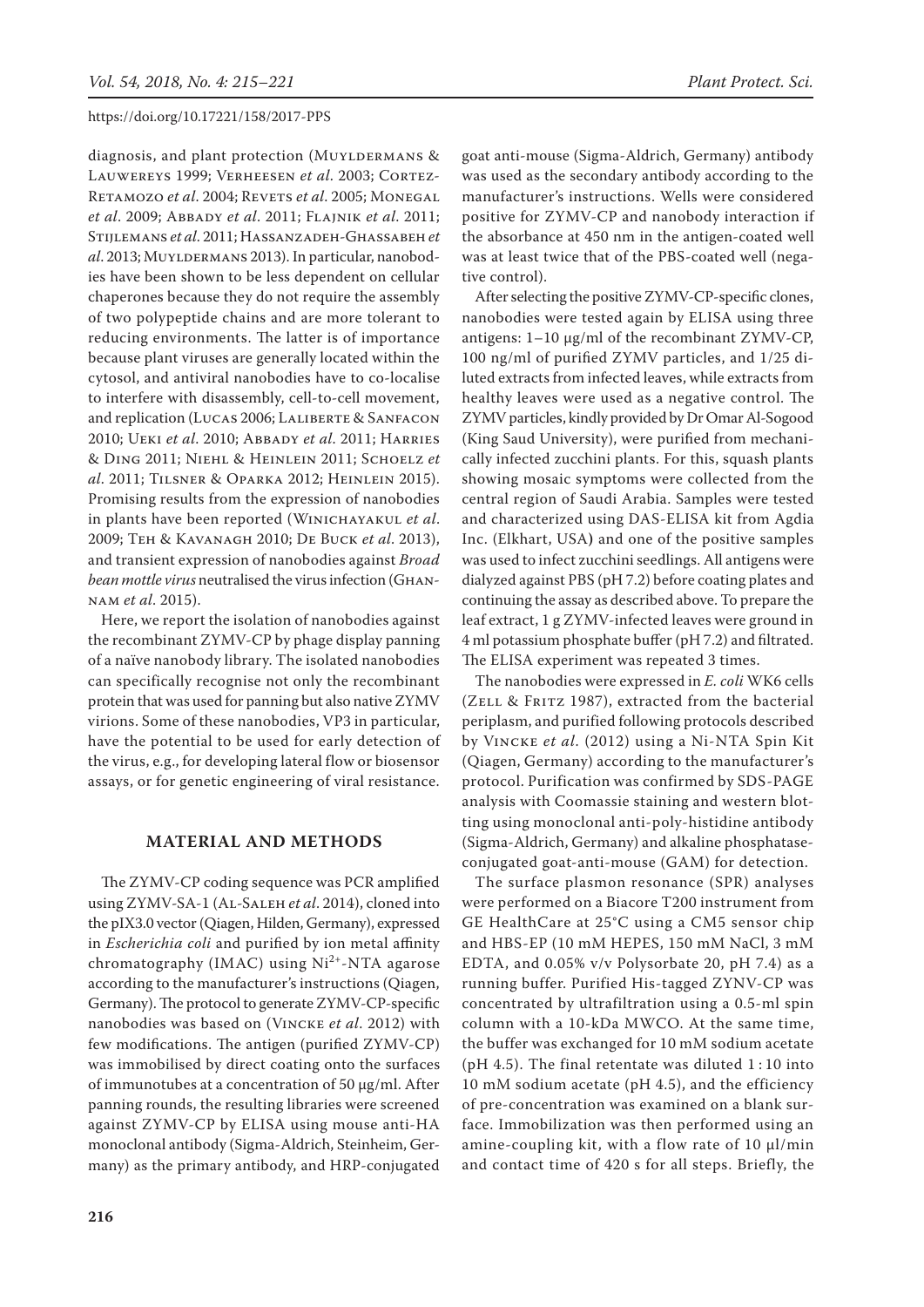surface was activated by injecting a mixture of equal parts 400 mM EDC and 100 mM NHS, followed by coupling of the ligand and deactivation with 1 M ethanolamine (pH 8.5) and resulting in immobilisation at a level of 2 200 RU. A reference flow cell was generated by activating and deactivating the CM5 matrix under the same conditions. Kinetic analyses were performed at 25°C and a flow rate of 15 µl/min using serial dilutions of the nanobody VP3 (31.25, 62.5, 125, 250, 500, 1 000, 2 000, and 4 000 nM). The association and dissociation phases were 150 and 300 s, respectively. The surface was regenerated with a 60 s injection of 10 mM glycine (pH 2.1). The doublereferenced data was plotted using Biacore T200 evaluation software and fitted to a conformational change model. The association and dissociation phases were fitted separately using BIAevaluation software.

## **RESULTS**

ZYMV-CP-specific nanobodies were isolated by panning the newly built-up variable domains of the heavy chain antibody (VHH) naïve library (unpublished data) against the purified ZYMV-CP. After enrichment by four panning rounds, randomly selected clones were expressed in *E. coli* TG1 cells, and the periplasmic extract was used in ELISA with directly coated ZYMV-CP. Several nanobodies (VP1–VP9) that specifically recognized and bound ZYMV-CP were identified. The selected nanobodies exhibited reactivity against ZYMV-CP that was nearly 10 times higher than that with the negative control. In addition to ZYMV-CP, the clones expressing nanobodies VP1–VP9 showed clear binding to purified viral particles of ZYMV and extracts from ZYMV-infected zucchini leaves (Figure 1A). Although a higher background was observed for coated extracts from healthy leaves, most likely due to cross-reactivity of the secondary antibody against plant proteins, the reactivity against extracts from infected leaves was significantly higher and in agreement with the reactivity observed against purified ZYMV as well as ZYMV-CP. These results clearly show that the selected nanobodies recognise the native viral particles.

Similar results were obtained from a dot blot assay; all nanobodies were bound to both preparations of the virus, purified and in plant extracts (Figure 1B). Additionally, all nanobodies except VP2 showed weak reactivity against the ZYMV-CP by western blot (data not shown).

The selected nanobodies were expressed in *E. coli*  WK6 cells and purified using  $Ni<sup>2+</sup>$ -NTA agarose. Expression and purification were confirmed by Coomassie-stained SDS-PAGE and western blot analyses (Figure 2). The results revealed a highly pure single band of the expected size for His-tagged nanobodies for each of the different nanobodies. The yield for the purified nanobodies ranged from 6 mg/l to 10 mg/l of the expression culture. Western blot analysis using anti-His tag antibody also showed that all nanobodies were intact or only minor amounts of smaller bands were detected (data not shown).

The purified nanobodies were used to study their binding by surface plasmon resonance. ZYMV-CP was immobilised onto a Biacore CM5 sensor chip by standard 1-ethyl-3-(3-dimethylaminopropyl) carbodiimide/N-hydroxysuccinimide (EDC/NHS) coupling (data not shown). Then, an initial screening of all available nanobodies was performed by injecting the nanobodies without intermittent regeneration steps, because it was not known what conditions the



Figure 1. Binding analysis of the isolated nanobodies: (**A**) ELISA showing the binding of the selected nanobodies to recombinant ZYMV-CP (500 ng/ml), purified ZYMV particles (100 ng/ml), and ZYMV-infected zucchini leaves; (**B**) Dot blot analysis showing the binding of nanobodies VP3, VP5, VP7, and VP8 to purified ZYMV particles and extracts from infected zucchini leaves. Healthy leaves were used as a negative control in both assays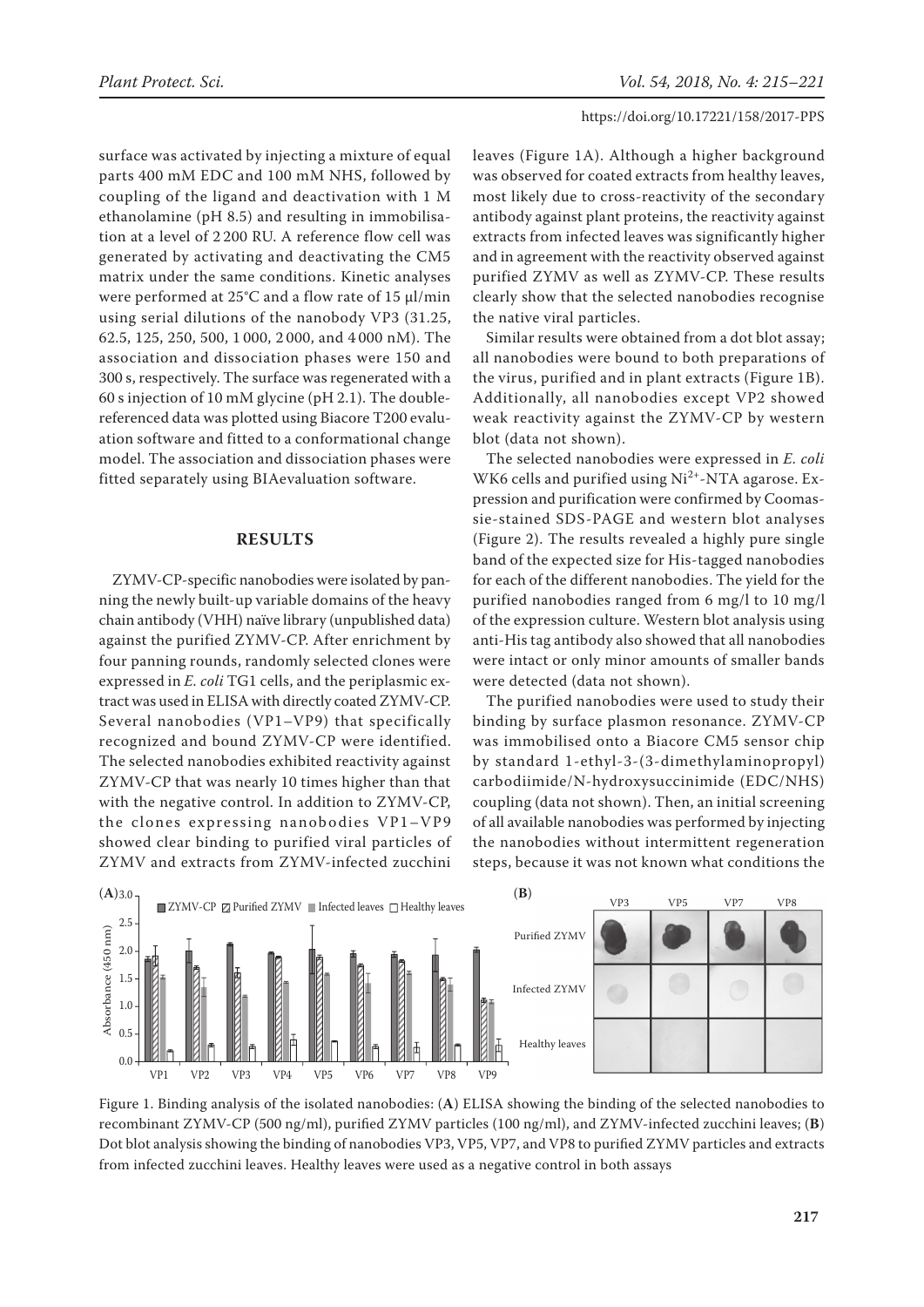

Figure 2. Analysis of the purified nanobodies by SDS-PAGE and western blot: (**A**) Nanobodies separated by SDS-PAGE were visualised by Coomassie staining; (**B**) Western blots were probed with monoclonal anti-poly-histidine antibody and GAM<sup>AP</sup> and stained with NBT/BCIP substrate

M – pre-stained molecular size marker; 1–9 – Nb VP1–9

immobilised ZYMV-CP would tolerate (i.e., unfolding, aggregation). With the exception of VP3, the nanobodies showed no or minor binding responses only. Several nanobodies that were generated against other antigens were included as negative controls and, as expected, they did not show binding to immobilised ZYMV-CP. Out of the nanobodies that were selected based on their reaction with ZYMV-CP, only VP3 showed significant binding in the SPR experiments. In the next step, regeneration conditions for VP3 binding to immobilised ZYMV-CP were established (data not shown), and a kinetic binding analysis was performed (Figure 3). Notably, the determined maximal response  $R_{max}$  indicates that only a small fraction of the immobilised ZYMV-CP was active. The baseline was stable and did not show a significant increase or decrease, and binding to the reference flow cell was low (data not shown). The resulting binding curves were not well described by a simple 1 : 1



Figure 3. VP3 binding to ZYMV-CP immobilised on a CM5 sensor chip via amine coupling. Experiments were conducted at 25°C using HBS-EP as a running buffer. Different concentrations (31.25–4 000 nM) of the VP3 nanobody were injected for 150 s, followed by a dissociation phase of 300 s. The double-referenced sensorgrams (red lines) were fitted to a conformational change model (black lines)

binding model, and the association and dissociation clearly exhibited two components. The dissociation phase fit a biphasic model well ( $\chi^2$  = 0.009), comprising fast ( $k_{\text{diss}} = 0.087 \text{ s}^{-1}$ ) and slow components  $(k<sub>diss</sub> = 0.014 s<sup>-1</sup>)$ . Fitting the association phase to a simple 1:1 interaction using the fast component of the dissociation phase resulted in a preliminary estimate ( $\chi^2$  = 11.3) of the association rate constant  $(k<sub>ass</sub> = 1.2 \times 10<sup>4</sup>$  M/s), suggesting an overall affinity in the range of  $1.2-7.3 \mu M$ . In summary, the affinity to the EDC/NHS coupled ZYMV-CP was rather low, and bound VP3 dissociated quickly, which was probably related to modifications introduced during coupling or denaturation as a part of regeneration. Nevertheless, the SPR analysis demonstrated that VP3 binds to ZYMV-CP, therefore corroborating the results from previous experiments, i.e., reactivity in ELISA and dot blot analysis against purified ZYMV and extracts from ZYMV-infected leaves.

## **DISCUSSION**

We report here the isolation and characterization of nanobodies against ZYMV-CP from a naïve library. The ZYMV-CP coding gene was amplified and cloned from a local Saudi isolate of ZYMV (Al-Saleh *et al*. 2014) and then overexpressed in *E. coli* and purified via IMAC. The recombinant ZYMV-CP was used as an antigen because of the difficulties in obtaining enough purified viral particles to perform the panning and screening. We also reasoned that the use of recombinant ZYMV-CP might increase our chances of isolating nanobodies that recognised folding and assembly intermediates of the ZYMV presented, e.g., cryptotopes not accessible in intact virions.

With the advancement of large naïve and synthetic antibody libraries and the existence of powerful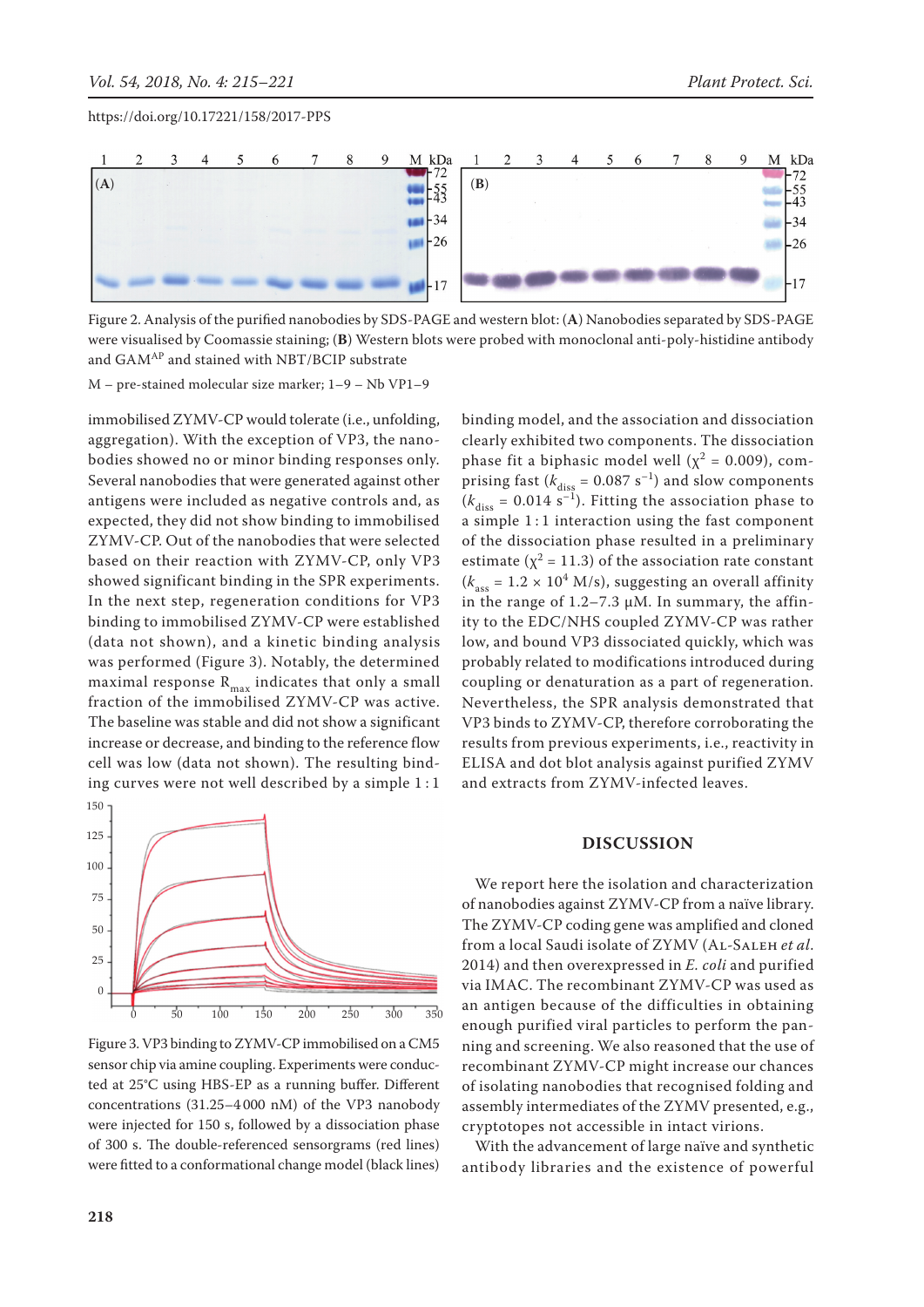techniques such as phage display, antibodies can be efficiently generated against virtually any antigen. Additionally, isolation, cloning, and recombinant expression are now a routine procedure; therefore, one can quickly and efficiently react to new strains and emerging resistance. In addition, because nanobodies are encoded by single open reading frames, several nanobodies, i.e., resistance genes, can be combined ("trait stacking") to generate broad and durable resistance (MAGNUS *et al.* 2016; HEAD *et al.* 2017). Stacking can be achieved by crossing lines that harbour individual nanobody genes but also by co-transforming two or more nanobodies or by engineering fusion proteins comprising multiple nanobodies (multibodies).

Using a VHH naïve library as the nanobody source allowed us to save time and costs, without animal immunization, blood withdrawal, and library construction. Additionally, camel immunisation requires a considerable amount of soluble, properly folded, immunogenic, and proteinaceous antigens (Vincke *et al*. 2012; Hassanzadeh-Ghassabeh *et al*. 2013), which are difficult to obtain in many cases. The major drawback of naïve libraries is that the antigen-specific nanobodies have not affinity matured during immunization and therefore may require subsequent *in vivo* maturation (KOIDE et al. 2007; HASSANZADEH-Ghassabeh *et al*. 2013).

Four phage display panning rounds against ZYMV-CP were performed, resulting in the isolation of nine specific nanobodies. The ELISA and dot blot results showed that the selected nanobodies recognised the recombinant ZYMV-CP specifically, and, as anticipated, ZYMV virions both *in vitro* (as purified particles) and *in vivo* (ZYMV-infected leaves). In ELISA, the reactivity against the infected leaves was, however, slightly lower, which most likely resulted from the lower concentration of ZYMV or the presence of plant proteins in the coating step. The difference was higher in dot blot assay due to the high amount of the purified ZYMV compared to what was used in ELISA. The variation in the absorbance values of different nanobodies may reflect either the affinity or active concentration of the nanobodies. Interestingly, most nanobodies also recognised the denatured CP in the western blot analysis. The bands, however, were very weak and difficult to document, perhaps indicating that the three-dimensional structure of the epitope was destroyed by SDS and that only part of it was still recognizable by the nanobodies.

In the SPR analysis, only nanobody VP3 showed significant binding, whereas the other nanobodies

did not recognise the immobilised ZYMV-CP, further suggesting that the nanobodies bind better to native ZYMV virions. The kinetic binding analysis showed that the binding curves were heterogeneous, i.e., they deviated from simple 1 : 1 binding, because of a conformation change (induced fit) and/or heterogeneity in the immobilised ZYMV-CP. This is not surprising, because plant viral CPs have a strong tendency to assemble into higher order structures, i.e., CP oligomers and virions (Kihara 1985). Furthermore, covalent coupling can easily result in obtaining different fractions of the antigen and heterogeneous binding kinetics. Finally, conformational heterogeneity can be caused by (partial) denaturation and refolding during the regeneration step. The most likely explanation for this is that coupling resulted in modification of the antigen, e.g., inactivation of the epitope and/or different presentation than that of ZYMV-CP coated on the wells of the ELISA plates. Indeed, direct immobilisation of antigens to ELISA plates has previously been shown to result in conformational changes (Chung *et al*. 2008). The impact of immobilisation on the reactivity of the nanobodies should be analysed in future studies using capture assays and site-directed coupling strategies. This will be important when assessing the impact of the selected nanobodies on viral replication *in planta* and deducing the mechanism of action. Moreover, binding to intact virions could be analysed by electron microscopy or nanoparticle tracking studies. Ultimately, the nanobodies would have to be expressed in the cytosol of zucchini plants and tested for their capacity to reduce the initial ZYMV infection, as well as cell-to-cell and long distant movement of ZYMV.

The reactivity and specificity of these nanobodies (specially VP3) against ZYMV, specifically in infected leaves, suggest that testing these nanobodies *in vivo* by transient or stable transgenic expression *in planta* might be worthwhile. In the long run, it would be interesting to isolate additional nanobodies to study the effect of multiple nanobodies combined by gene stacking to engineer durable and flexible strategies for generating resistance against ZYMV and other plant pathogens. We anticipate that the work described here represents an initial step toward engineering ZYMV-resistant plants with nanobodies that interfere with virus infection and vector transmission.

*Acknowledgment*. We would like to thank Prof. Serge Muyldermans, Vrije Universiteit Brussel, Belgium for providing the pMECS plasmid.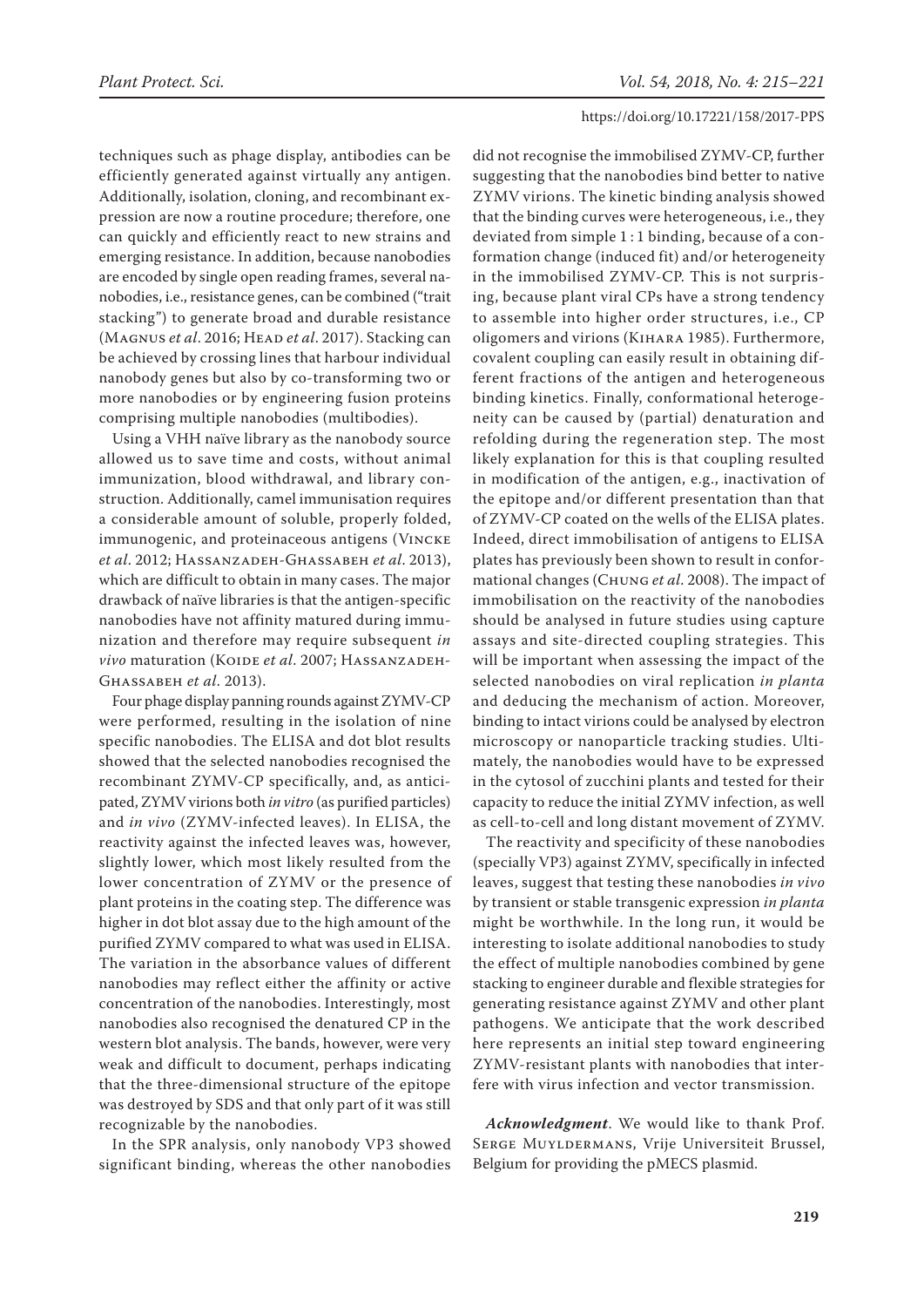#### **References**

- Abbady A. Q., Al-Mariri A., Zarkawi M., A. Al-Assad A., Muyldermans S. (2011): Evaluation of a nanobody phage display library constructed from a Brucella-immunised camel. Veterinary Immunology and Immunopathology, 142: 49–56.
- Al-Saleh M.A. (1994): Identification of viruses infecting cucurbits in the central region of Saudi Arabia and evaluation of different cucurbits sp. to the most important ones. [MSc Thesis.] King Saud University, Saudi Arabia.
- Al-Saleh M.A., Amer M.A., Al-Shahwan I.M., Abdalla O.A., Zakri M.A. (2014): Characterization of different isolates of *Zucchini yellow mosaic virus* from cucurbits in Saudi Arabia. African Journal of Microbiology Research, 8: 1987–1994.
- Al-Shahwan I., Abdalla O., Al-Saleh M. (1995): Response of greenhouse-grown cucumber cultivars to an isolate of ZYMV. Plant Disease, 97: 898–901.
- Blua M.J., Perring T.M. (1989): Effect of zucchini yellow mosaic-virus on development and yield of cantaloupe (*Cucumismelo*). Plant Disease, 73: 317–320.
- Cervera M., Esteban O., Gil M., Gorris M.T., Martinez M.C., Pena L., Cambra M. (2010). Transgenic expression in citrus of single-chain antibody fragments specific to *Citrus tristeza virus* confers virus resistance. Transgenic Research, 19: 1001–1015.
- Chung W.Y., Sack M., Carter R., Spiegel H., Fischer R., Hirst T.R., Williams N.A., James R.F. (2008): Phage-display derived single-chain fragment variable (scFv) antibodies recognizing conformational epitopes of *Escherichia coli* heat-labile enterotoxin B-subunit. Journal of Immunological Methods, 339: 115–123.
- Cortez-Retamozo V., Backmann N., Senter P.D., Wernery U., De Baetselier P., Muyldermans S., Revets H. (2004): Efficient cancer therapy with a nanobody-based conjugate. Cancer Research, 64: 2853–2857.
- De Buck S., Nolf J., De Meyer T., Virdi V., De Wilde K., Van Lerberge E., Van Droogenbroeck B., Depicker A. (2013): Fusion of an Fc chain to a VHH boosts the accumulation levels in *Arabidopsis* seeds. Plant Biotechnology Journal, 11: 1006–1016.
- Desbiez C., Wipf-Scheibel C., Lecoq H. (2002): Biological and serological variability, evolution and molecular epidemiology of *Zucchini yellow mosaic virus* (ZYMV, Potyvirus) with special reference to Caribbean islands. Virus Research, 85: 5–16.
- Dietzgen R.G., Sander E. (1982): Monoclonal antibodies against a plant virus. Archives of Virology, 74: 197–204.
- Flajnik M.F., Deschacht N., Muyldermans S. (2011): A case of convergence: why did a simple alternative to canonical antibodies arise in sharks and camels? PLoS Biology, 9: e1001120. doi: 10.1371/journal.pbio.1001120
- Gal-On A. (2007): *Zucchini yellow mosaic virus*: insect transmission and pathogenicity – the tails of two proteins. Molecular Plant Pathology, 8: 139–150.
- Ghannam A., Kumari S., Muyldermans S., Abbady A.Q. (2015): Camelid nanobodies with high affinity for broad bean mottle virus: a possible promising tool to immunomodulate plant resistance against viruses. Plant Molecular Biology, 87: 355–369.
- Grafton-Cardwell E.E. Perring T.M., Smith R.F., Valencia J., Farrar C.A. (1996): Occurrence of mosaic viruses in melons in the Central Valley of California. Plant Disease, 80: 1092–1097.
- Hamers-Casterman C., Atarhouch T., Muyldermans S., Robinson G., Hamers C., Songa E.B., Bendahman N., Hamers R. (1993): Naturally occurring antibodies devoid of light chains. Nature, 363: 446–448.
- Harper K., Kerschbaumer R.J., Ziegler A., Macintosh S.M., Cowan G.H., Himmler G., Mayo M.A., Torrance L. (1997): A scFv-alkaline phosphatase fusion protein which detects potato leafroll luteovirus in plant extracts by ELISA. Journal of Virological Methods, 63: 237–242.
- Harries P., Ding B. (2011): Cellular factors in plant virus movement: at the leading edge of macromolecular trafficking in plants. Virology, 411: 237–243.
- Hassanzadeh-Ghassabeh G., Devoogdt N., De Pauw P., Vincke C., Muyldermans S. (2013): Nanobodies and their potential applications. Nanomedicine (Lond), 8: 1013–1026.
- Head G.P., Carroll M.W., Evans S.P., Rule D.M., Willse A.R., Clark T.L., Storer N.P., Flannagan R.D., Samuel L.W., Meinke L.J. (2017): Evaluation of SmartStax and SmartStax PRO maize against western corn rootworm and northern corn rootworm: efficacy and resistance management. Pest Management Science, 73: 1883–1899.
- Heinlein M. (2015): Plant virus replication and movement. Virology, 479–480: 657–671.
- Kihara T. (1985): Self-crystallizing molecular models. VII. Plant-virus coat protein. Acta Crystallographica Section A, 41: 556–559.
- Koide A., Tereshko V., Uysal S., Margalef K., Kossiakoff A.A., Koide S. (2007): Exploring the capacity of minimalist protein interfaces: interface energetics and affinity maturation to picomolar KD of a single-domain antibody with a flat paratope. Journal of Molecular Biology, 373: 941–953.
- Laliberte J.F., Sanfacon H. (2010): Cellular remodeling during plant virus infection. Annual Review of Phytopathology, 48: 69–91.
- Lucas W.J. (2006): Plant viral movement proteins: agents for cell-to-cell trafficking of viral genomes. Virology, 344: 169–184.
- Magnus C., Reh L., Trkola A. (2016): HIV-1 resistance to neutralizing antibodies: determination of antibody concentra-